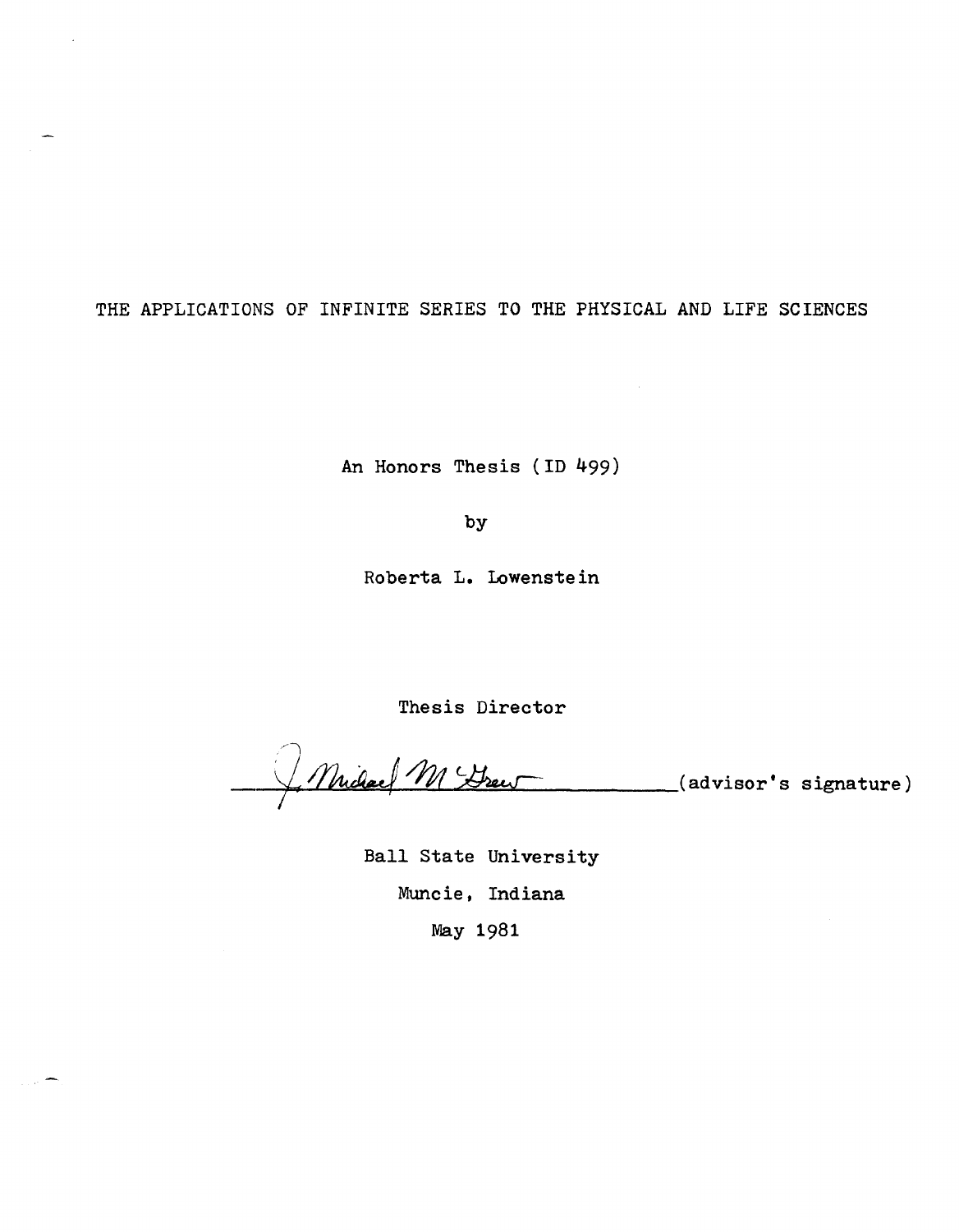# BACKGROUND AND DEFINITIONS

In many mathematical endeavors in pure and applied mathematics, it often happens that a result cannot be directly obtained as in  $3 + X = 5$ . When this situation occurs, one tries to calculate the result with a sequence of approximations. For example, in calculating the  $\sqrt{2}$ one might first estimate this value to be 1. A better approximation would be  $1.4$ , then  $1.41$ . This kind of work would eventually lead to the following sequence of numbers:

# 1, 1.4, 1.41, 1.414, ...

Sequences, however, are not as important to the mathematician as the series they generate. Definition 1: If A is a function whose domain is the set of positive integers, then A is called an Infinite Sequence.

<u>Definition 2</u>: If  $\{a_n\} = a_1, a_2, \ldots, a_n, \ldots$  is an infinite sequence, the sequence  $\{s_n\}$  defined by

 $s_n = a_1 + a_2 + \ldots + a_n$   $n = 1, 2, \ldots$  $\trianglelefteq$ is called an infinite series and is symbolized by  $\sum_{i=1}^{\infty} a_i$ . The numbers  $a_1$ ,  $a_2$ , ...,  $a_n$  are called <u>terms</u>, and  $s_1$ ,  $s_2$ , ... are called the partial sums of the series. An infinite series will be of very little help in solving a problem if it does not converge to a limit point, L. To

 $\mathsf{Sp} \mathbb{C} \phi^{\dagger}$ --r~' *er :,.. r: ..* Lv ~.\_~(~:i  $.74$ 1981\_

.U:>'1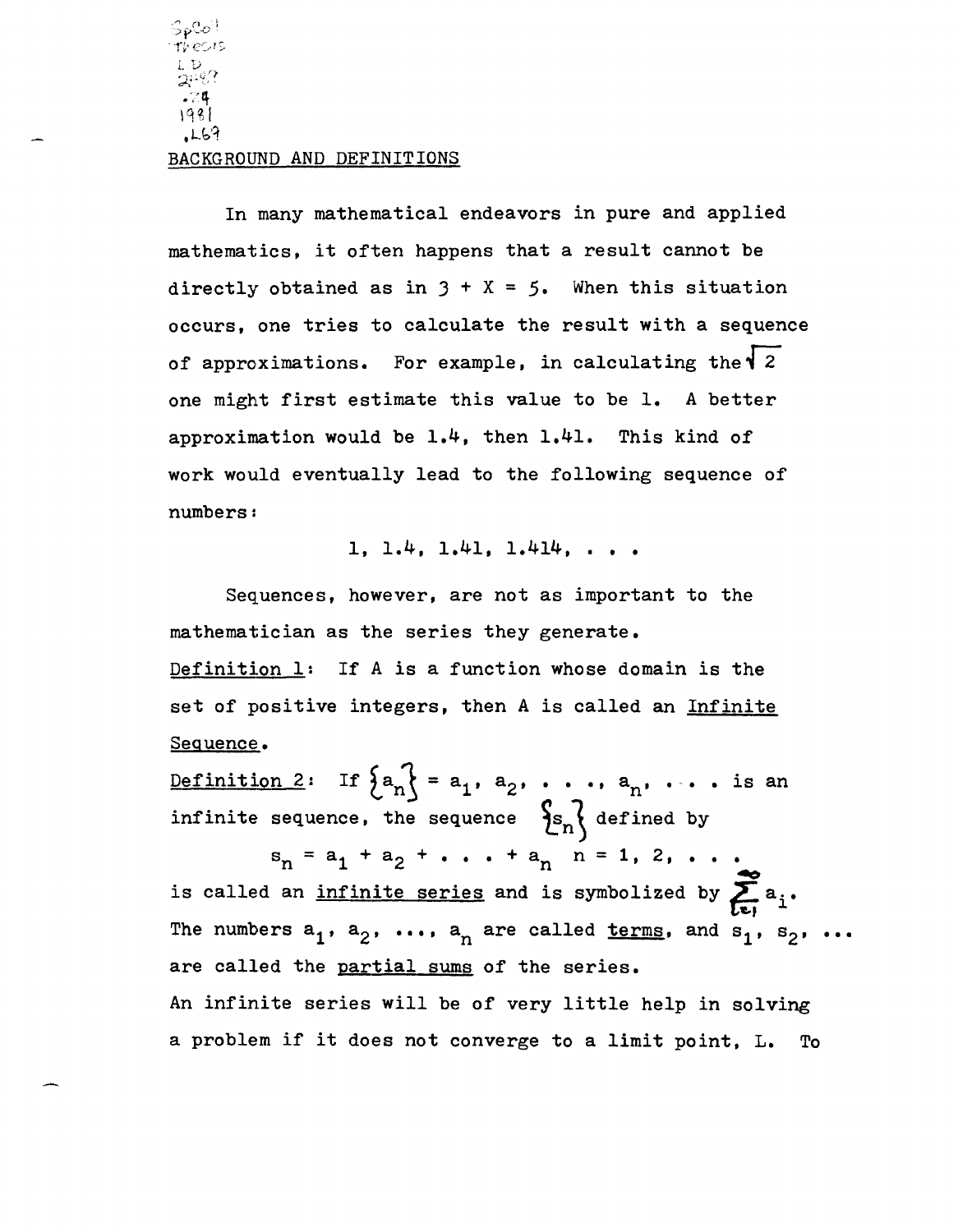determine whether or not a series converges we must look  $\{s_n\}$ . at its sequence of partial sums,

 ${}^{\mathbf{S}}$ n is formed as follows:  $s_1 = a_1$ ;  $s_2 = a_1 + a_2$ ; ...;  $s_n = a_1 + a_2 + \ldots + a_n$ Definition 3: If  $\{s_{n}\}$  is convergent and has the limit S, the infinite series  $\sum_{n=1}^{\infty} a_n$  is called <u>convergent</u>, and S is called the sum of the series. (for more details see  $\big[\begin{matrix} 5 \end{matrix}\big]$ .)

 $\sim$ A necessary condition for a series,  $\sum_{n\leq l}a^{}_{n}$ , to converge is that the  $\lim_{n\to\infty} a_n = 0$ . If this does not occur, the series is said to be divergent. Merely satisfying this condition does not necessarily imply the series will converge. For example, the Harmonic series, 1,  $1/2$ ,  $1/3$ , ..., has the limit point  $S = 0$ , yet is a known divergent series.

There are many tests available to determine the behavior of a series. For example, given a series,  $\sum_{n=1}^{\infty} a_n$ , if there exists a known convergent series  $\sum_{n \in \mathbb{Z}} c_n$ , such that  $0 \le a_n \le c_n$ , for all n, then by comparison,  $\sum_{n=1}^{\infty} a_n$  is also convergent. Two other tests for series convergence are the integral test and the ratio text.

~ Once we have a convergent series,  $\sum_{n \geq 1} a_{n}$ , we can add or subtract a finite number of terms, and the new series,  $\sum_{n=1}^{\infty} \frac{a_n}{a_n}$ , will also be convergent. Also, given a convergent series,  $\tilde{\mathcal{C}}$  $\sum_{n\leq l} a_{n}$ , multiplication by a non-zero, real constant will not affect its convergence pattern.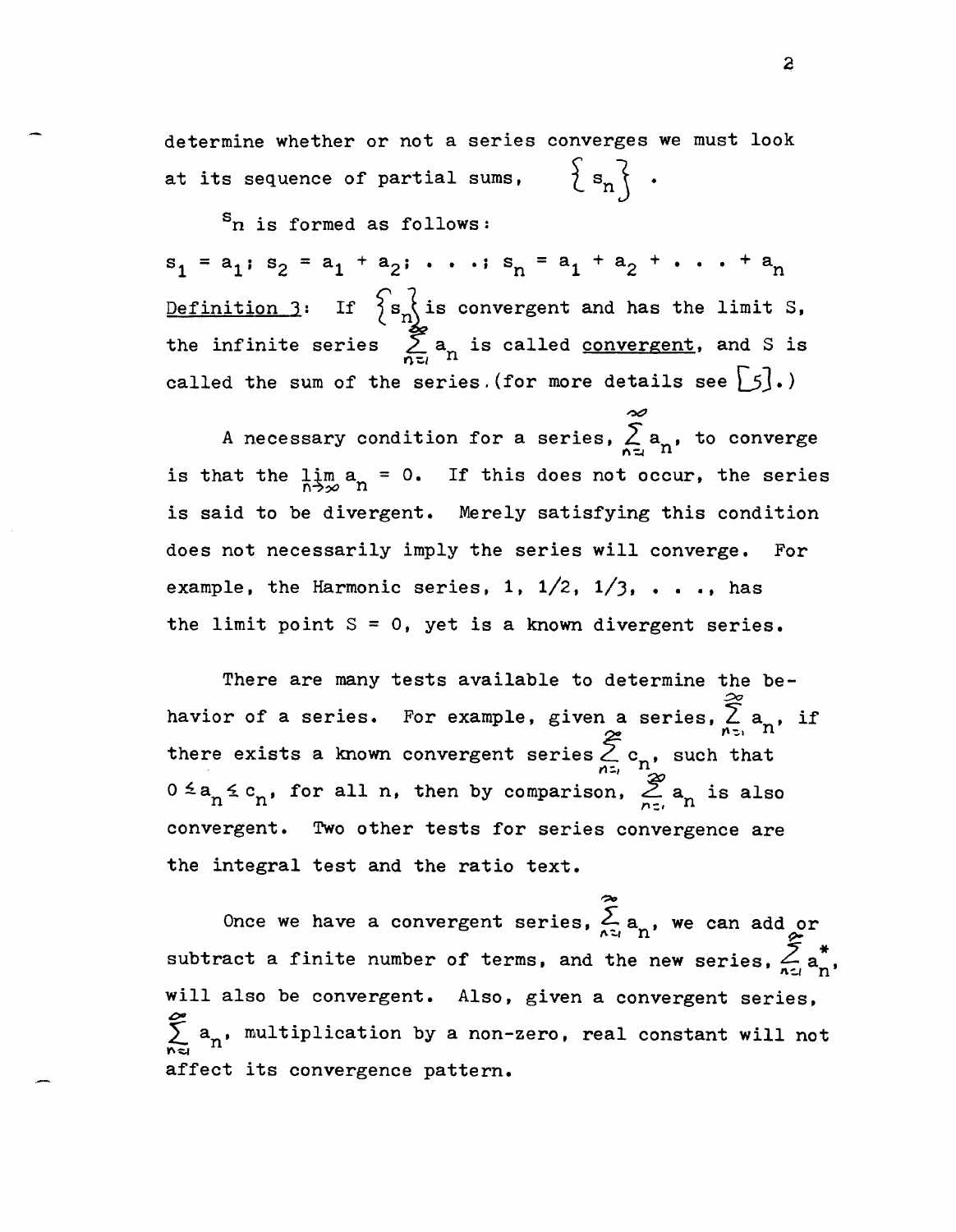#### BASIC USES OF SERIES

Infinite series are used for two basic reasons: 1) they can be useful in approximating an unknown value; and 2) they can be used to transform an equation into a more workable form.

The best approximation to a given function is provided by the series originally developed in the nineteenth century by Tchebychev. Tchebychev's series has the following form:

$$
f(x) = a_0 + a_1T_1(x) + a_2T_2(x) + ...
$$

for  $|x| < 1$ , and where  $T_r(x) = cos(r cos^{-1}x)$ , r = 1, 2, ... The first three polynomials are:

$$
T_1(x) = \cos(\cos^{-1}x) = x
$$
  
\n $T_2(x) = \cos(2\cos^{-1}x) = 2\cos^2(\cos^{-1}x) - 1$   
\n $T_3(x) = \cos(3\cos^{-1}x) = 4x^3 - 3x$ 

Note that the function  $T_r(x)$  is odd if r is odd and even if r is even. The terms of the series also have the property of orthogonality. This implies that the terms are independent of each other.

To find the coefficients,  $a_i$ , we take successive derivatives of  $f(x)$  and solve the resulting system of equations at the point x = O. This method *is* similar to that used by Fourier.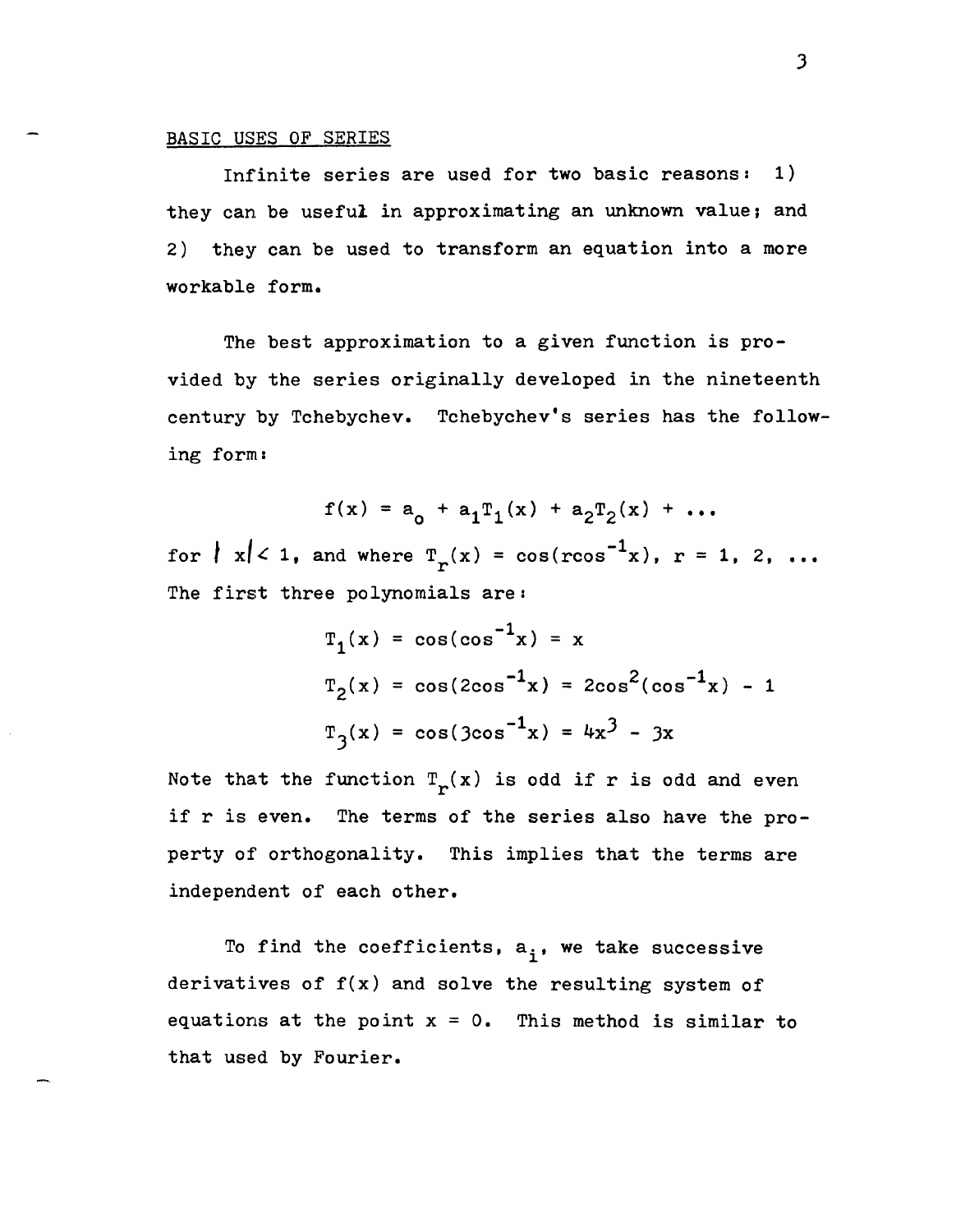With the growing use of computers, Tchebychev's series are especially useful in estimating functions. They enable a function to be stored with a minimum number of coefficients for a given degree of accuracy.

Sometimes. however. a series will need to be adapted into a more suitable form before it can be used to evaluate a problem. This can be accomplished through a series transformation from one convergent series to another.

To accomplish a series transformation we take an arbitrary series  $\sum_{n=a}^{\infty} a_n$  and introduce a matrix  $T = \begin{Bmatrix} 1 & 1 \end{Bmatrix}$ and under the assumption of convergence of the series that appear. set

 $=\alpha_{m}$ ,  $m = 0, 1, 2, ...$ *=<J*  We then say that the series  $\sum_{\Lambda\in\partial} a_n$  has been transformed into the series  $\sum_{n=0}^{\infty} \alpha_n$  by means of the transformation T. From this we get the following theorem: Let  $T = \begin{cases} t_{mn} \\ \end{cases}$  be a matrix such that  $\sum_{p=1}^{M} t_{pn} = T_{mn}$  satisfies the following (1) There exists an  $M > 0$  such that  $\sum_{k=0}^{\infty}$  |  $T_{mi}$  -  $T_{m(i+1)}$  |  $\leq M$ for all  $m = 0, 1, 2, ...$ 

(2)  $\lim_{m \to \infty} T_{mn} = \sum_{n=1}^{\infty} t_{mn} = 1$  for every n = 0, 1, 2, ...  $\overline{m}$ <sub>-</sub> $\overline{m}$  mn  $\overline{m}$ <sub>o</sub> $\overline{m}$ n  $\approx$ Then, if  $\widetilde{\Sigma}_{\mathfrak{a}_{n}}$ , with partial sums  $\mathbf{s}_{n}$ , is an arbitrary convergent series,

4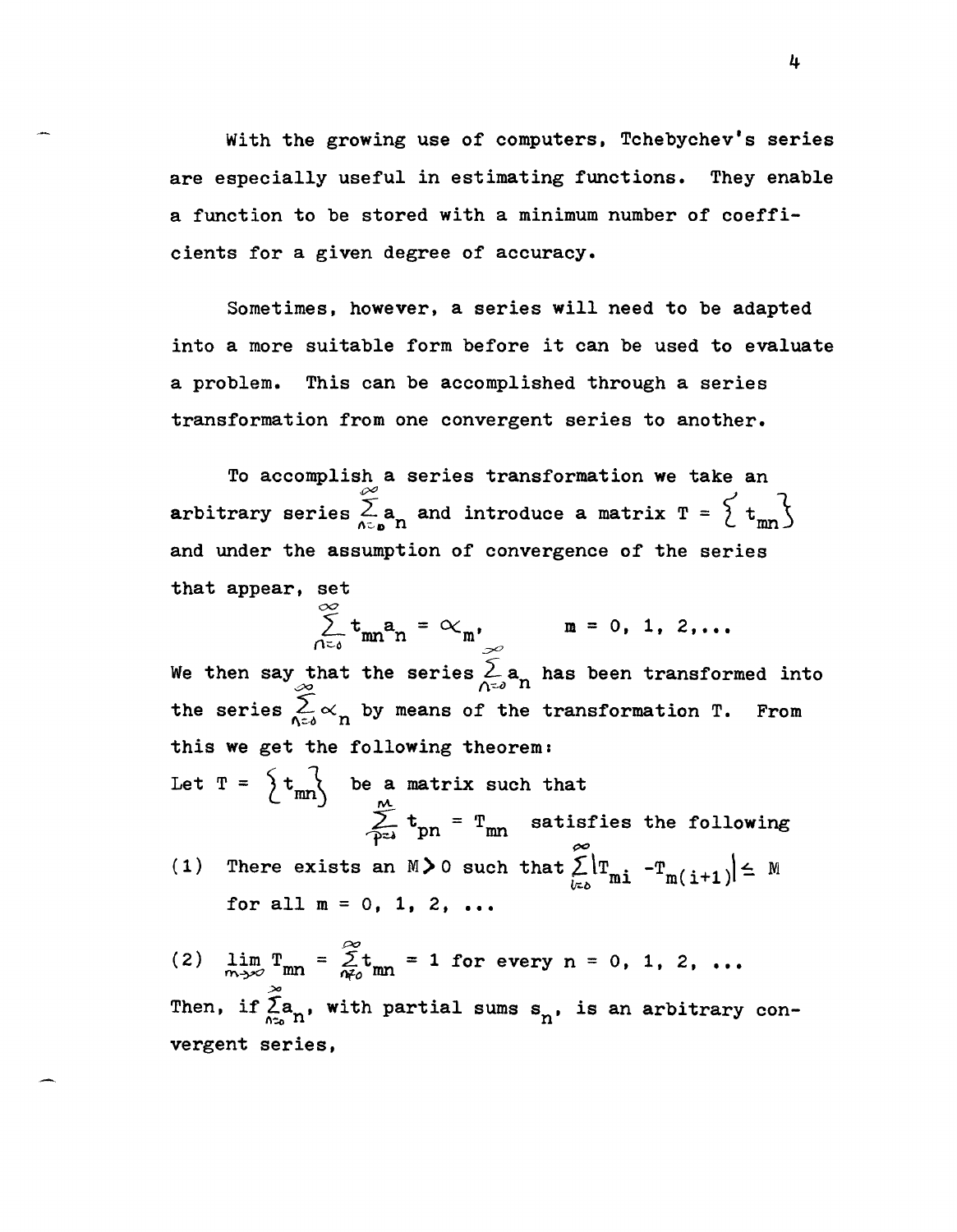$\alpha_m^- = \sum_n t_{mn} a_n$  for all  $m = 0, 1, 2, ...$  exists and *n* is a convergent series such that  $\sum_{n=0}^{\infty} \alpha_n = \sum_{n=0}^{\infty} a_n$  (for a proof of this theorem, see  $\big\lfloor \mu \big\rfloor$ , p. 141].)

Series transformations provide an especially effective means for evaluating series. For example, if  $\sum_{n=2}^{\infty} a_n$ <br>is a convergent series, the  $\sum_{n=1}^{\infty} a_n$  where  $\alpha_{n} = 1/2^{n+1} \left( \begin{array}{c} n \\ 0 \end{array} \right) a_0 + \binom{n}{1} a_1 + \ldots + \binom{n}{n} a_n$  is also convergent and has the same sum as  $\sum^{\infty}$  a<sub>n</sub>. This is known as an Eulerian  $\cdots$ transformation.

One application of the Eulerian transformation is to obtain a better representation of a convergent series. For example, let

$$
\sum_{n=0}^{\infty} a_n = \sum_{n=0}^{\infty} (-1)^n / (n+1) = \ln 2
$$

Calculating the first four terms we get the following:

 $1 - \frac{1}{2} + \frac{1}{3} - \frac{1}{4} = .5833$ 

By applying Euler's transformation we get

$$
\ln 2 = 1/1 \cdot 2^1 + 1/2 \cdot 2^2 + \dots
$$

Calculating the first four terms here we have  $\ln 2 = .6823$ . Note that the value of In 2 is approximately .69)1. Thus, we can see that by applying Euler's transformation to the series we obtained a better representation of In 2, for it will converge more quickly to the actual value.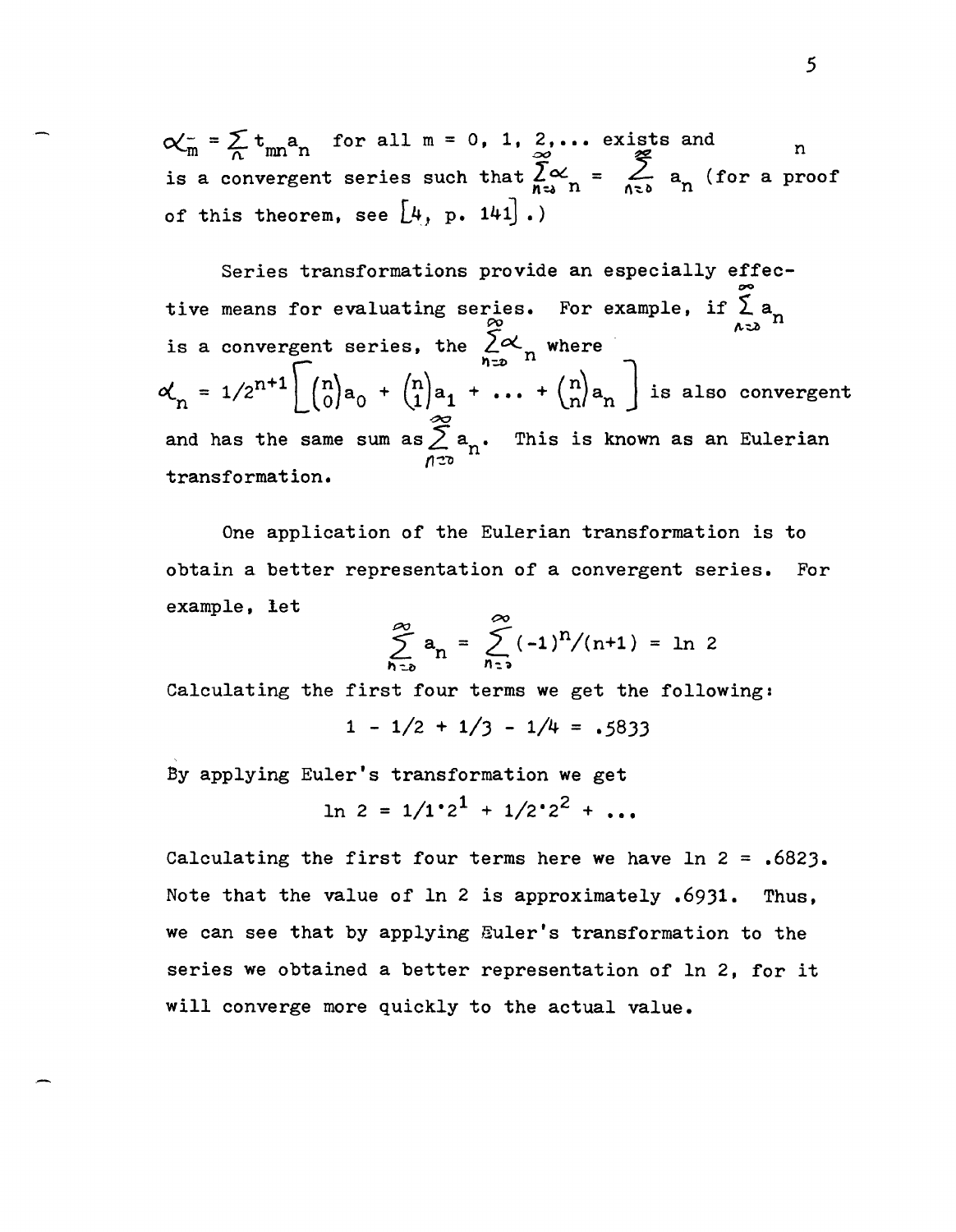Eulerian transformations can also be used to change a divergent series into a convergent series. For instance, if we take the divergent series:<br> $\sim$   $\approx$ 

$$
\sum_{\Lambda \circ \delta}^{\infty} a_n \ast \sum_{\Lambda \circ \delta}^{\infty} (-1)^n
$$

By applying Euler's transformation we get a new series

$$
1/2 + 0 + 0 + 0 + \dots = \sum_{n=1}^{\infty} \alpha_n
$$

Now  $\sum_{n=1}^{\infty} \alpha_n$  is a convergent series and its sum is  $1/2$ .

If we want to evaluate a series  $\sum_{n=1}^{\infty} a_n$ , sometimes we are able to choose a convergent series  $\sum_{n=0}^{\infty} c_n = C$  such that the terms  $c_n$  are asymptotically proportional to the  $a_n$ . That is,

$$
\frac{a_n}{c_n} \to \delta \neq 0
$$

This produces the following series:

-

$$
S = \sum_{n=1}^{\infty} a_n = \gamma C + \sum_{n=0}^{\infty} (1 - \delta \frac{c_n}{a_n}) \cdot a_n
$$

The form of the series on the right is called Kummer's transformation. The beauty of this transformation is that the new series converges much more rapidly, because

$$
(\mathbf{1} \cdot \mathbf{a}_{\mathbf{a}_n}^{\mathbf{c}_n}) \rightarrow 0
$$

Thus, if we take the series  $\sum_{n=1}^{\infty} 1/n^2$  and associate with it the convergent series  $\sum_{n=1}^{\infty} 1/n(n + 1) = 1$ , we get

$$
S = 1 + \sum_{n=1}^{\infty} 1/n^2(n + 1)
$$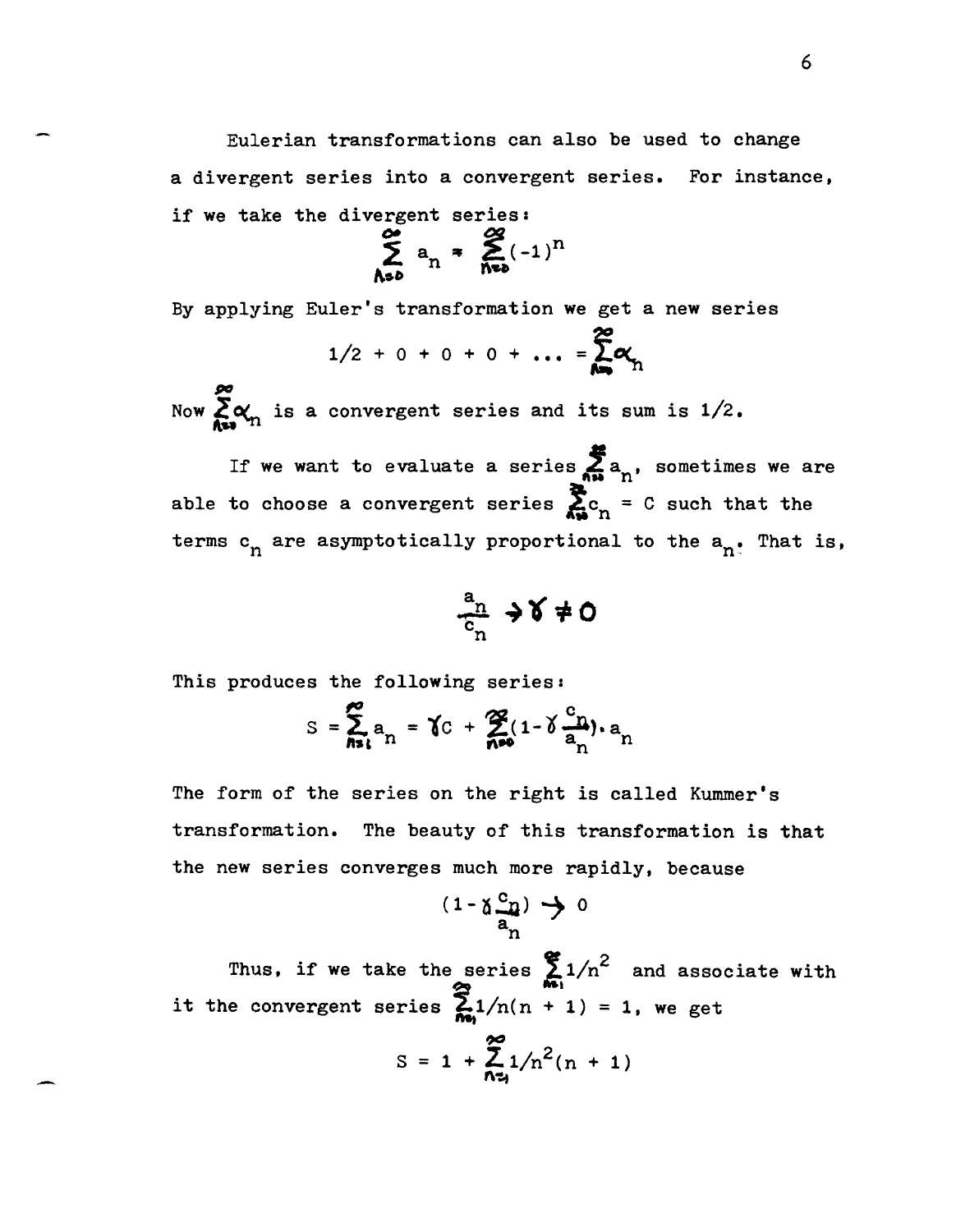Furthermore, if we associate the new series with the series  $\sum_{n=1}^{\infty} 1/n(n + 1)(n + 2) = 1/4$ , we find that *00*   $S = 1 + 1/4 + \lambda \sum_{n=1}^{\infty} 1/n^2(n + 1)(n + 2)$ 

This process continues until the desired level of precision is obtained.

Transformations like Kummer's and Euler's are especially useful for research conducted in conjunction with a computer. They allow for faster and more accurate evaluation of otherwise slowly converging series.

# POWER SERIES SOLUTIONS

Often in scientific problems we encounter series of the form  $\sum_{n=1}^{\infty} a_n x^n$  where x is unrestricted within a determined interval. The series  $\sum_{n=1}^{\infty} a_n(x - x_0)$  is called a power series, and if the series is convergent for  $\vert x - x_0 \vert < r$ . then r is called the radius of convergence.

Power series are usually employed if a summary of a set of accurate experimental measurements y at various xvalues is required. For example. if no theoretical relation between x and y is known and x and y form a smooth curve, when plotted. then infinite series may be used to determine the equation of the curve.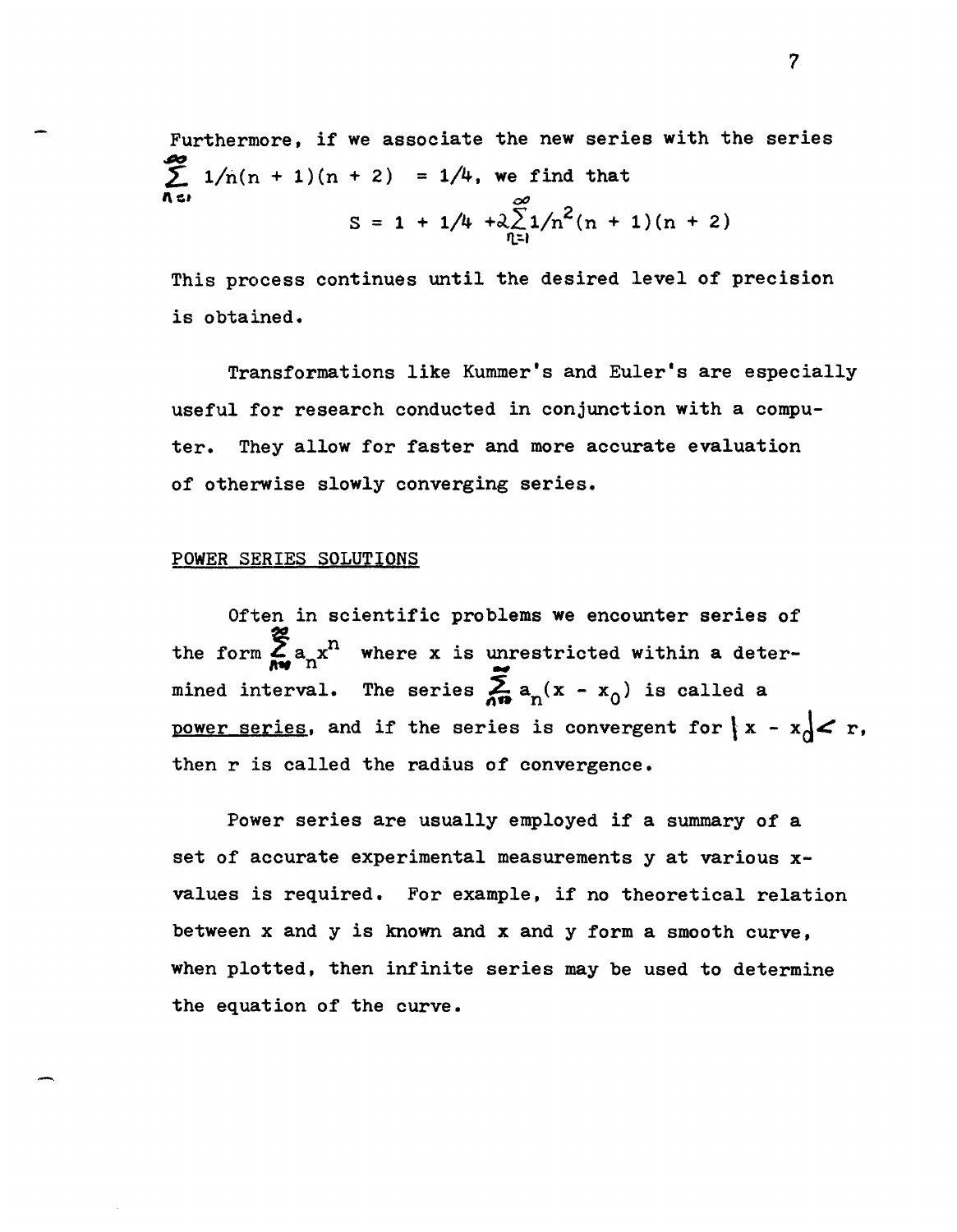The simple power series method is used to describe the variations of thermal properties such as specific heat or latent heat with temperature. That is, let

$$
Q = Q_0 + Q_1 t + Q_2 t^2 + \cdots
$$

where  $t =$  temperature, and  $Q_0 =$  the value of Q at  $t = 0$ . We can evaluate this series by direct substitution or repeated graphical differentiation, thereby determining valuable information about the thermal properties in question.

On the whole, the simple power series method is adequate for most ideal cases. Sometimes, however, when a relationship is known for two variables in the ideal case, more complex series can be used to express the results for the non-ideal case.

The Claussius-Clapeyron equation is a differential equation which expresses the rate of change of the vapor pressure of a pure liquid with absolute temperature. It was deduced from thermodynamic theory. The equation is as follows:

$$
\frac{dp}{dT} = \frac{qp}{RT^2}
$$

Where  $p = vapor pressure at absolute temperature T$ ,  $R = a$ gas constant, and  $Q =$  latent heat of evaporation of the liquid.

8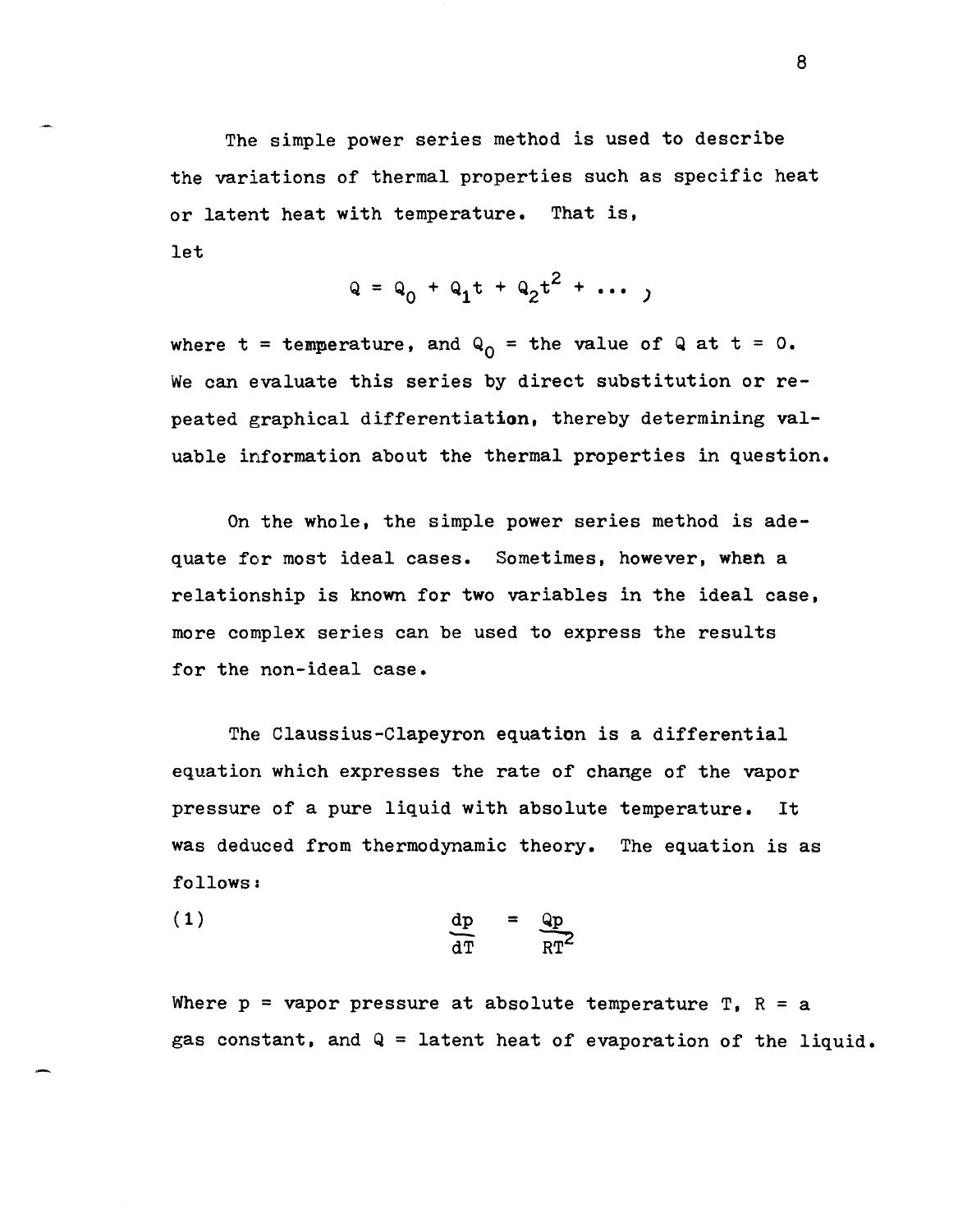The ideal case expresses Q as independent of temperature, but over a wide range of temperatures this is inaccurate. More precisely, Q can be expressed as a power series in T:

(2) 
$$
Q = Q_0 + AT + BT^2 + CT^3
$$
.

(Note that for our purposes a cubic term provides sufficient accuracy. Theoretically, it may be extended infinitely.) Substituting this value of  $Q$  into equation (1) gives:

(3) 
$$
\frac{dp}{p} = \frac{(q_0 + AT + BT^2 + CT^2)dT}{RT^2}
$$

Hence, by integrating both sides of eq.  $(3)$  we get

$$
\ln p = -Q_0 + \frac{A}{R} \ln T + \frac{B}{R} T + \frac{C}{2R} T^2 + C_0
$$

where  $C_0$  is the constant of integration.

This provides us with a means for evaluating p over a wide range of values of T. (For more information on the applications of the Claussius Clapeyron equation, see  $\lceil 3 \rceil$ .)

Another biological application of power series is the determination of virial coefficients ( See,  $\begin{bmatrix} 3 \end{bmatrix}$ .) The virial series is used to express pressure-p, molar volume-v relations for an imperfect gas at a constant temperature. The ideal gas equation is:

$$
pv = RT \iff p = RT(1/v)
$$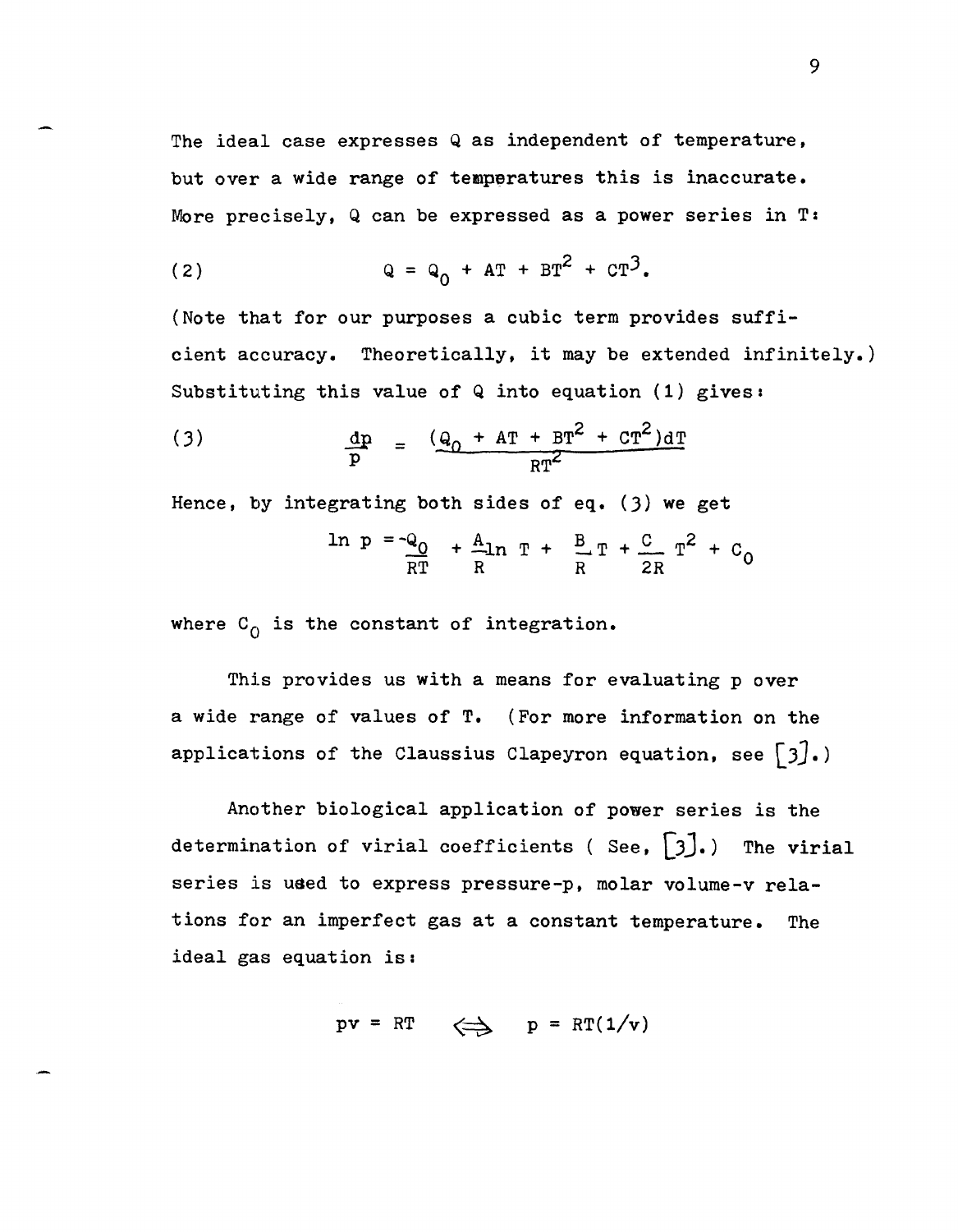If the gas is not ideal, the pressure may be expressed as a power series in  $1/v$ :

$$
p = RT(1/v + A(1/v)^{2} + B(1/v)^{3} + ...)
$$

Thus,

$$
pv = RT(1 + A(1/v) + B(1/v)^{2} + ...)
$$

Where the coefficients A, B, ... are called the second, third, ••• virial coefficients of the gas.

A special application of power series is Taylor's theorem. It provides us with a method to generate infinite sums from a given function.

The development of a given function  $f(x)$  by Taylor's expansion can be denoted by:

$$
f(x) = \sum_{n=0}^{\infty} \frac{f^{n}(x_0)}{n!} (x - x_0)^{n}
$$

Taylor's series are especially useful in approximating values of logarithmic and trigonometric functions with great accuracy. Computer technology has simplified the evaluating process. Some of the more important expansions using Taylor's theorem are as follows:

$$
\sin x = \sum_{n=1}^{\infty} (-1)^{n-1} \frac{x^{2n-1}}{(2n-1)!}
$$
\n
$$
\cos x = \sum_{n=1}^{\infty} (-1)^{n-1} \frac{x^{2n-2}}{(2n-2)!}
$$
\n
$$
e^{x} = \sum_{n=1}^{\infty} \frac{x^{n}}{n!}
$$
\n
$$
\ln x = \sum_{n=1}^{\infty} (-1)^{n-1} \frac{x^{n}}{n!}, \quad -1 < x \le 1
$$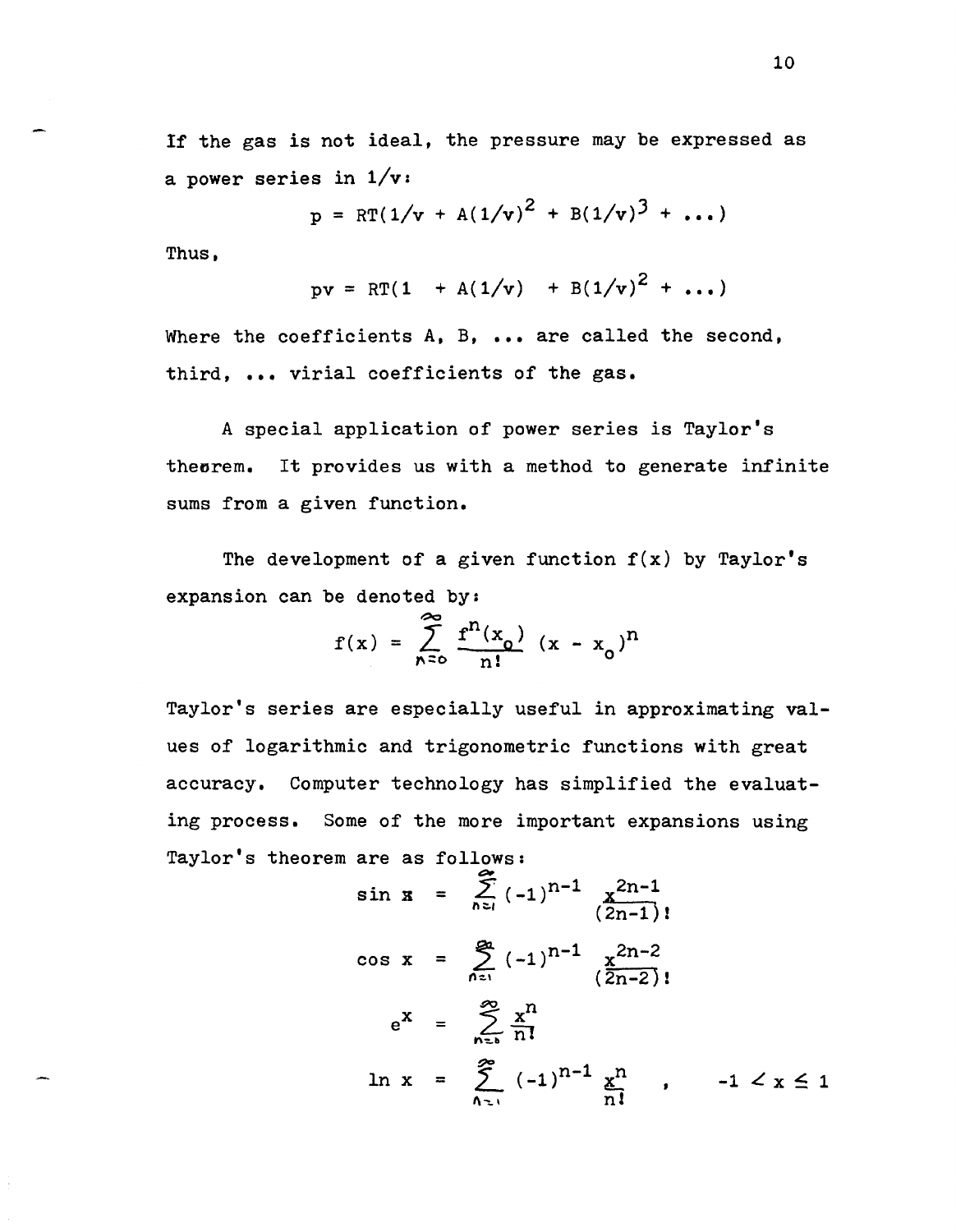Oftentimes in physics or chemistry a differential equation will arise that can be solved using a Taylor's series expansion. An example of one such differential equation is:

$$
y'' = xy
$$

To solve eq. (1) we assume  $x_0 = 0$ . By differentiating we get

$$
y''' = x'y + y
$$
  
\n
$$
y^{(iv)} = xy'' + 2y'
$$
  
\n
$$
y^{(v)} = xy''' + 3y''
$$
  
\n
$$
y^{(vi)} = xy^{(iv)} + 4y'''
$$

Let  $y = C_1$  and  $y' = C_2$  at  $x = 0$ . This gives

```
y''(0) = 0y''''(0) = C_1y^{(iv)}(0) = 2C_2y^{(v)}(0) = 0
```
and so forth.

Hence, the Taylor's series generated is

$$
y = c_1 + c_2 x + c_1 \frac{x^3}{3!} + 2c_2 \frac{x^4}{4!} + 4c_1 \frac{x^6}{6!} + \dots
$$

or by associating the  $C_1$ 's and  $C_2$ 's,  $y = c_1$   $1 + x_1^3 + 4x_0^6$ Elating the C<sub>1</sub>'s and C<sub>2</sub>'s,<br>  $\left[1 + \frac{x^3}{3!} + \frac{4x^6}{6!} + \cdots \right] + C_2 \left[x + \frac{2x^4}{4!} + \frac{10x^7}{7!} + \cdots \right]$ 

If we have a Taylor's series with  $x_0 = 0$ , i.e.

$$
\sum_{n=0}^{\infty} \frac{f^{n}(0)}{n!} x^{n}
$$

we call this special case a Maclaurin's series.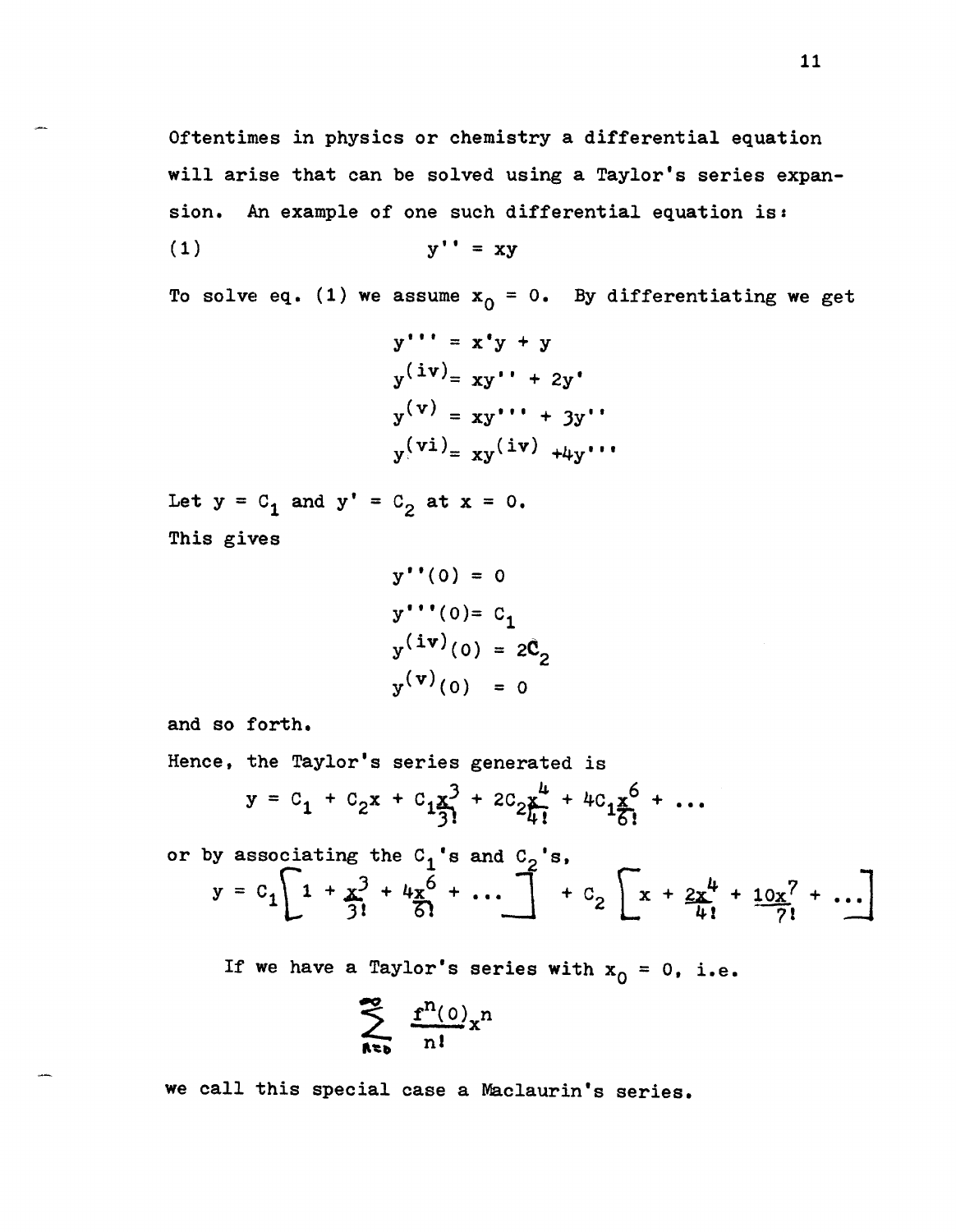Maclaurin's theorem has proven to be very useful in physical chemistry. For example, an equation like

$$
y = A + Bx + Cx2 + Dx3 + ...
$$

can be used to describe the relationship between pressurevolume (pv) under the condition of constant temperature. This may be conveniently represented by equations of the form

$$
pv = A + Bp + Cp2 + Dp3 + ...
$$

where A, B, C, **•••** are constants. The value of these constants can be determined by applying Maclaurin's theorem. Thus,

$$
f(0) = A
$$
  
\n
$$
f'(0) = B
$$
  
\n
$$
\frac{f''(0)}{2I} = C
$$
, and so forth.

There are many opportunities in physical chemistry to use power series in the analysis of a problem. For further examples, see  $[2]$ .

# FOURIER SERIES

The use of power series can be summarized as follows: If a summary of a set of accurate experimental measurements y at various values of x is required, a series can be used.

As a generality, this concept is fine, but cases will occur in which no simple series can be found that can satisfy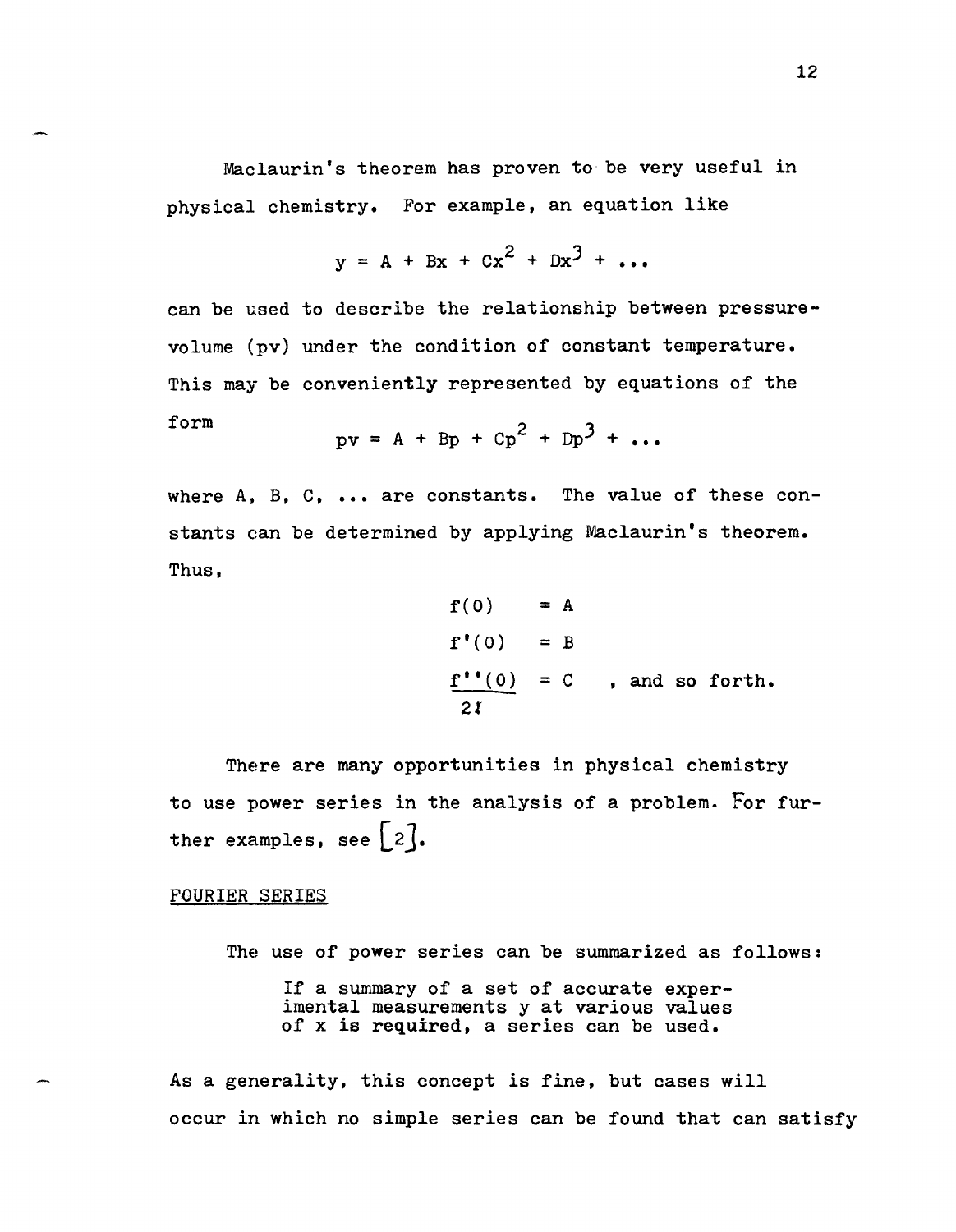the conditions of the problem. For example, in the early nineteenth century Fourier posed the following problem, while studying heat conduction:

Given an insulated bar of length L which is initially at  $100^{\circ}$  C and has its ends kept at a temperature of  $0^{\circ}$  C. find the bar's heat conductivity.

# Solution:

We have the following boundary value problem.

(1) 
$$
\frac{\partial u}{\partial t} = k \frac{\partial^2 u}{\partial x^2}
$$

(2) 
$$
U(0,t) = 0
$$
,  $U(L,t) = 0$ ,  $U(x,0) = 100$ 

where  $x =$  the position on the bar,  $t =$  temperature at position x and  $U =$  the bar's conductivity at temperature t.

Assuming that position can be represented in terms of x only and temperature in terms of t only, we desire a solution of the form:

$$
U(x,t) = X(x)T(t)
$$

Substituting into eq. (1) we get

$$
\frac{T'}{kT} = \frac{X''}{X}
$$

Thus, it follows that since the right side of  $(3)$  is dependent only on X and the left side of the equation is dependent only on T, each side is constant. Let c be this constant.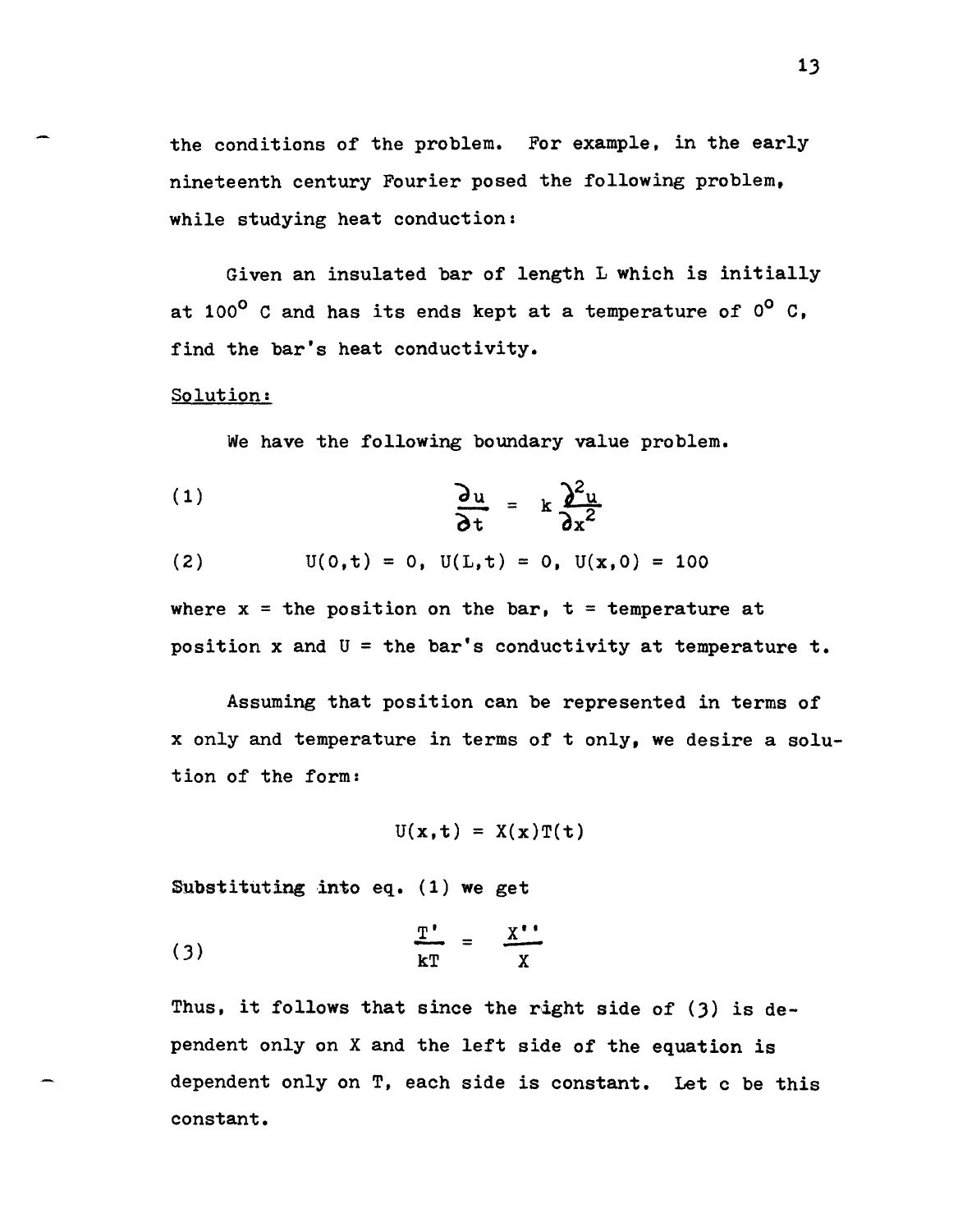Then,

Case I;  $c = 0$ We have from (3)  $\frac{T'}{kT} = c = 0$  $U(x,t) = X(x)T(t) = c^*(A^*x + B^*) = AX + B$  $\Rightarrow$   $T' = 0$  $\Rightarrow$  T = c<sup>\*</sup>, where c<sup>\*</sup> is constant  $\frac{X+1}{Y} = 0$  $\Rightarrow$   $X' = A^*$  $\Rightarrow$   $x = A^*x + B^*$ 

using the boundary conditions in eq. (2) we have

$$
U(0,t) = 0 \Rightarrow B = 0, U(L,t) = 0 \Rightarrow AL = 0
$$

Now, if  $L = 0$  we have the trivial case, therefore we assume L  $\neq$  0. This implies that A = 0. Yet if A = 0, then we cannot fulfill the last boundary condition  $U(x,0) = 100$ . Thus, the case  $c = 0$  fails.

Case II;  $c > 0$ 

Let  $c = \lambda^2$  where  $\lambda \in R$ . Then we have  $\frac{X^{11}}{X}$  =  $\lambda^2$  which becomes  $X'' - \lambda^2 X = 0$ , and  $\frac{\pi^*}{kT}$  =  $\lambda^2$  which becomes  $T' - \lambda^2 kT = 0$ .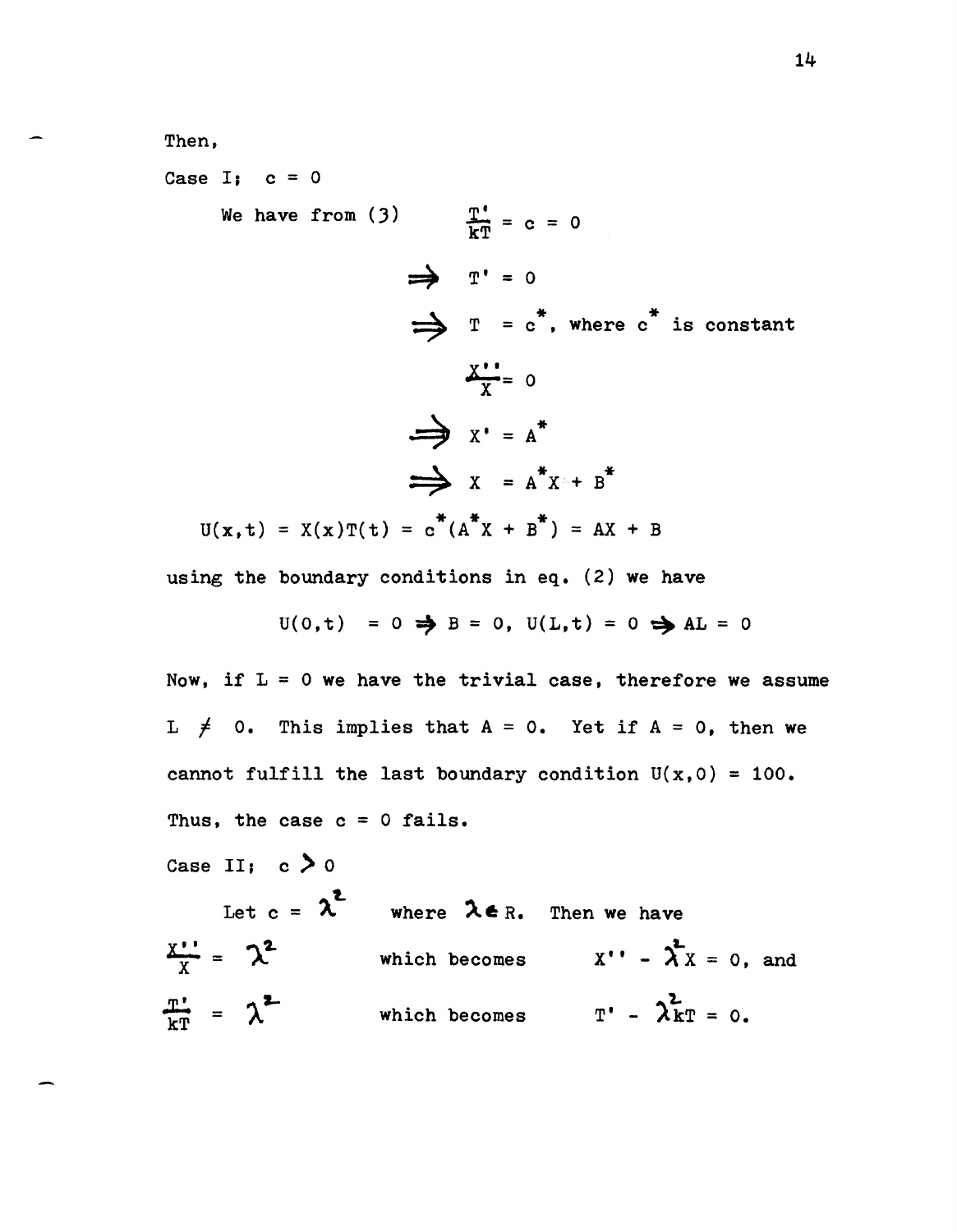Solving we get

$$
T = C_1 e^{\hat{X}kt}
$$
  

$$
X = A_1 \cos \lambda x - B_1 \sin \lambda x
$$
  

$$
U(x, t) = e^{\hat{\lambda}kt} (A \cos \lambda x - B \sin \lambda x)
$$

And,

By methods similar to those in case I, we find that  $c > 0$  also fails to meet the boundary requirements. Logically, this makes sense. For as  $t \rightarrow \infty$  the temperature will be unbounded if  $c > 0$  which violates a fundamental law of nature. Also, if  $c = 0$ , the assumption that temperature and time are dependent is violated.

Case III;  $c \leq 0$ 

Let  $c = -2^2$ where  $26R$ .

Then solving for  $X$  and  $T$  in the usual manner we get  $T = C_1 e^{- \lambda^2 kt}$  $X = A_1 \cos \lambda x + B_1 \sin \lambda x$  $U(x, t) = e^{-\lambda t}$ <br>(Acos  $\lambda x + B \sin \lambda x$ )

Now, we will examine the boundary conditions:<br> $U(0,t) = e^{-\lambda^2 kt}A = 0 \implies A = 0$ 

Thus, the solution so far is

$$
U(x,t) = Be^{-\lambda kt} \sin x
$$

The second condition gives

$$
U(L, t) = Be^{-\lambda_{kt}^{2}}sinL \lambda = 0
$$

This implies either  $B = 0$  or  $sinL\lambda = 0$ .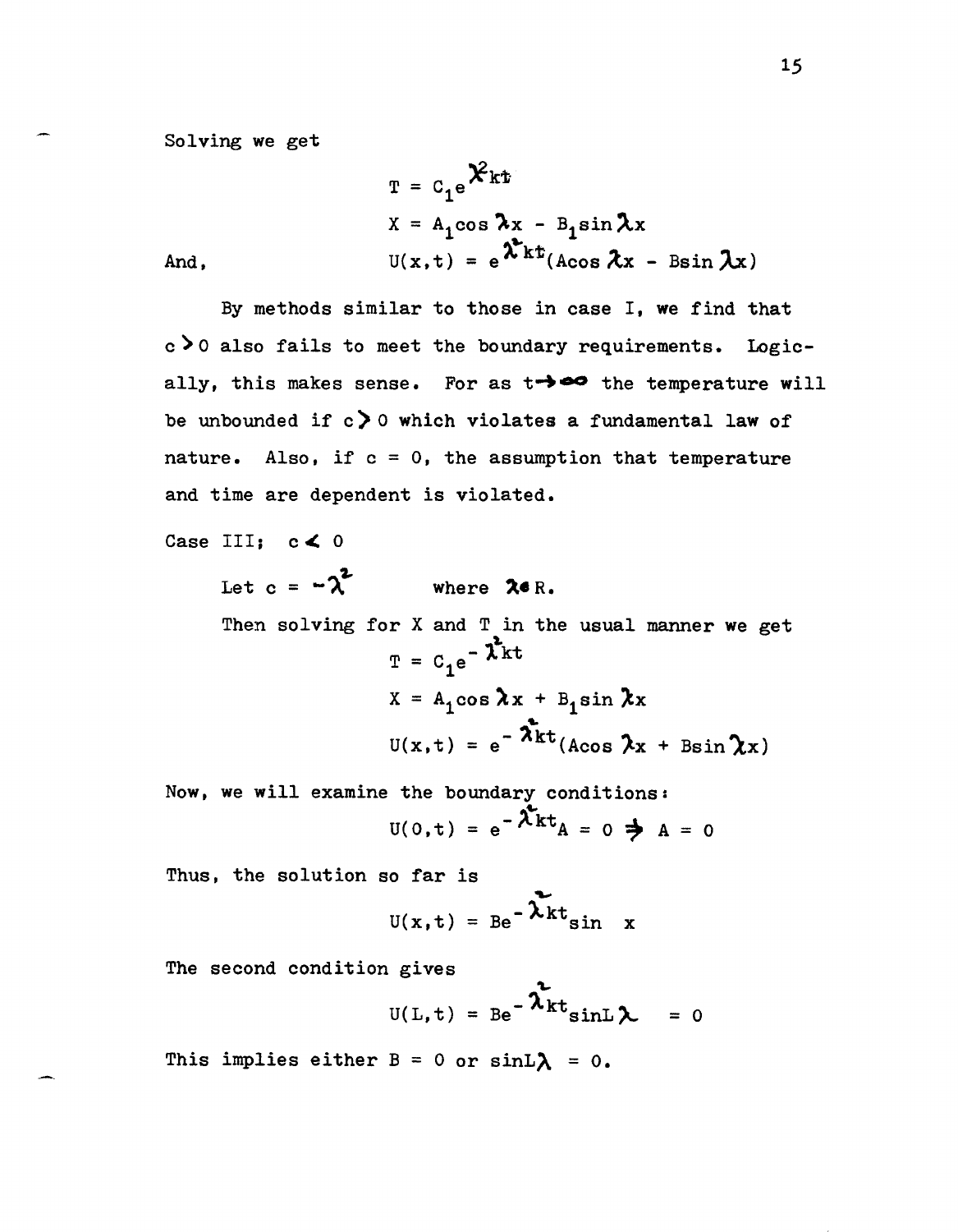If  $B = 0$ , we have the trivial solution. Therefore,

$$
\sin L \lambda = 0 \qquad \Rightarrow \qquad L \lambda = n \qquad n = 0, \pm 1, \pm 2, \ldots
$$

$$
= n \frac{n}{L}.
$$

Thus, 
$$
U(x, t) = Be^{-kn^2} \hat{\mathbf{n}}^t t/L^2 \sin \frac{n \pi x}{L}
$$

But if we take the last boundary condition

$$
U(x, 0) = \text{Bsin} \frac{n\mathbf{x}}{L} = 100
$$
 we are stuck!

That is, B is a constant, yet it would be represented in terms of x which is a variable. Thus, it is impossible to solve for B directly.

To solve this problem Fourier used an extension of the principle of superposition and reasoned that an infinite number of terms might yield the proper result.

This led to

-

100 =  $U(x,0) = b_1 \sin \frac{\pi x}{L} + b_2 \sin \frac{2\pi x}{L} + ... + b_n \sin \frac{n\pi x}{L} + ...$ 

By inspection we can see that this equation can only hold *in* the open interval (O,L).

Now, Fourier was faced with determining the constants b<sub>1</sub>, b<sub>2</sub>, ... such that this equation was true. His results were:

Consider the generalization of the right side of  $*$  $f(x) = \frac{a_0}{2} + a_1 \cos \frac{\pi x}{L} + a_2 \cos \frac{2 \pi x}{L} + ... + b_1 \sin \frac{\pi x}{L} + b_2 \sin \frac{2 \pi x}{L} + ...$ 

To find  $a_0$ , integrate both sides of \*\* over  $(-L,L)$ .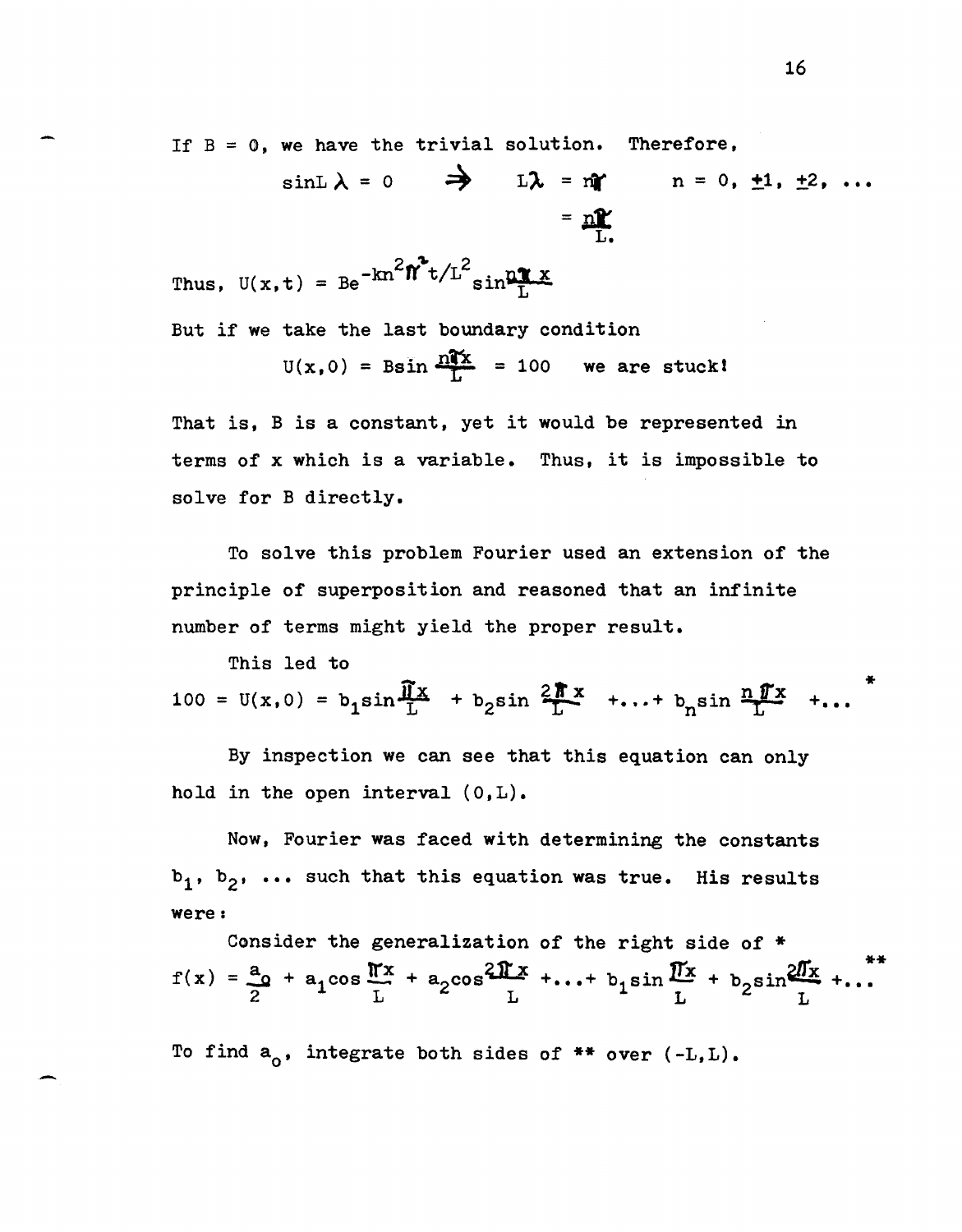$$
\int_{L}^{L} f(x) dx = \int_{L}^{L} a_0/2 dx + \int_{L}^{L} a_1 \cos \frac{\pi x}{L} dx + \dots + \int_{L} b_1 \sin \frac{\pi x}{L} dx + \dots
$$
  
This becomes 
$$
\int_{L} f(x) dx = 2L(a_0/2) + 0
$$

$$
\implies a_0 = (1/L) \int_{L}^{L} f(x) dx
$$

To determine the  $a_k$ 's simply multiply both sides of \*\* by  $cos(k\pi x/L)$  and integrate over  $(-L,L)$ . It is easy to show that for  $n$ ,  $k \in \mathbb{Z}$  $\int_{1}^{L} \cos(n\pi x/L)\cos(k\pi x/L)dx =$ and if  $n \neq k$ if  $n = k$ 

$$
\int_{-L}^{L} \sin(n\pi x/L)\cos(k\pi x/L)dx = 0
$$

Thus, we find that

$$
a_k = (1/L) \int_L^L f(x) \cos(k\pi x/L) dx \qquad k = 1, 2, ...
$$

Similarly, to determine the  $b_k$ 's, we multiply both sides of  $**$  by  $sin(k\pi x/L)$  and integrate over  $(-L,L)$ .

This gives 
$$
b_k = (1/L) \int_L f(x) \sin(k\pi x/L) dx
$$
,  $k = 1, 2, ...$ 

Fourier series are an essential part of mathematical physics. They have provided the means of analysis in many areas. One well-known application of the Fourier series is the mathematical analysis of the patterns produced when x-rays are diffracted by crystals. It can be shown that at any position in the diffraction pattern the intensity is a periodic function of position (for further description of the diffraction pattern, see  $[1]$ .) By evaluating the Fourier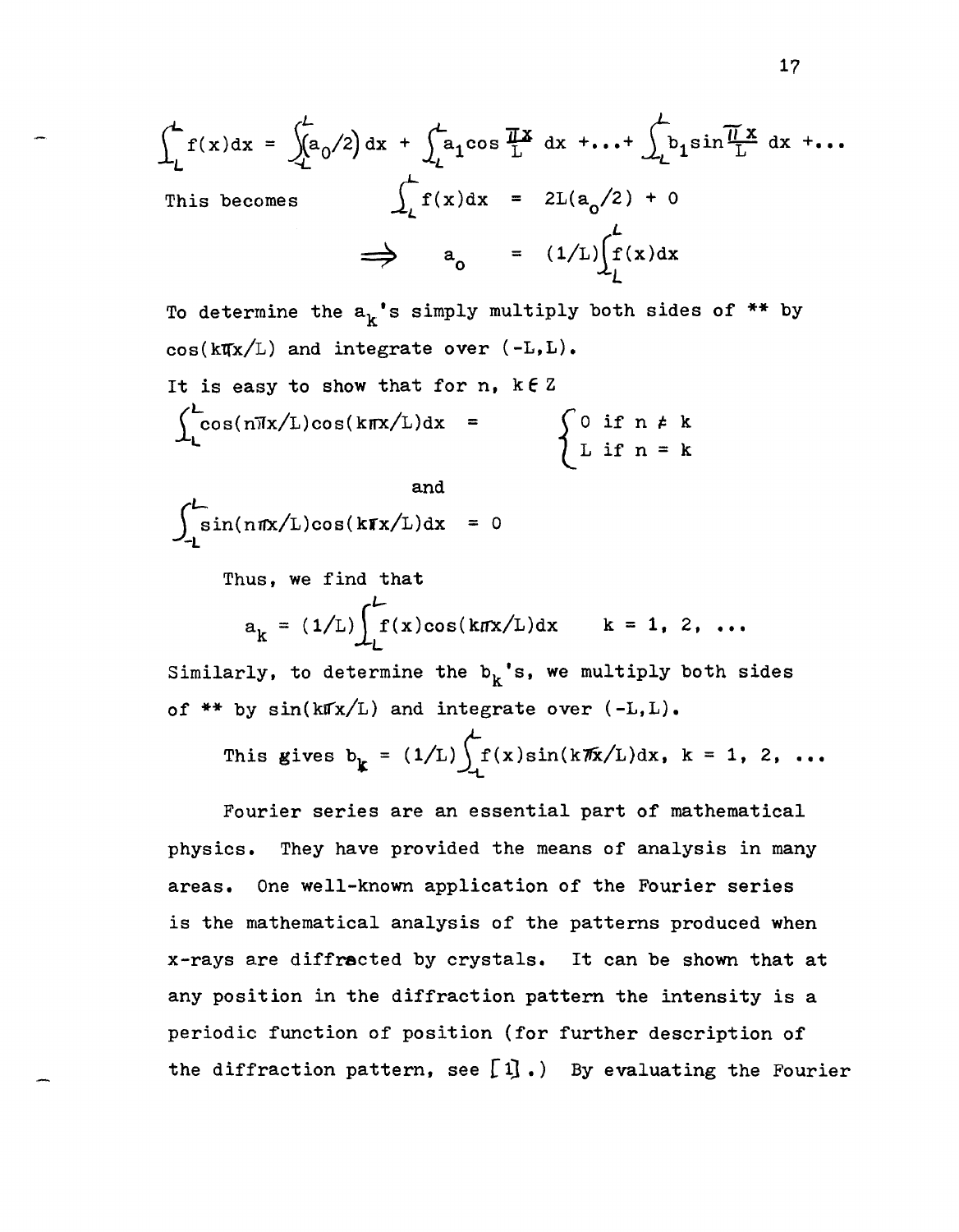coefficients representing this effect, we can elucidate important information about the molecular structure of the crystalline compounds.

#### SERIES SOLUTIONS

Another application of series is Picard's method. This method is used for obtaining solutions of first-order differential equations. It is possible, however, to generalize to higher orders (see  $[6]$  ). The method can best be illustrated by an example:

Consider the first order differential equation

$$
y' = x + y + 1
$$

To solve by Picard's method, first assume that  $y = c$  when  $x = 0$ . Integrating both sides of eq. (1) with respect to x then yields

(2) 
$$
y = C + \int_0^x (x + y + 1) dx
$$

Now, since we have no information about how y depends on  $x$ , the integral cannot be solved directly.

Picard's method provides us with a tool to approximate this integral.

As a first approximation to y assume  $y_1 = C$ . Substituting this value into the integrand we can integrate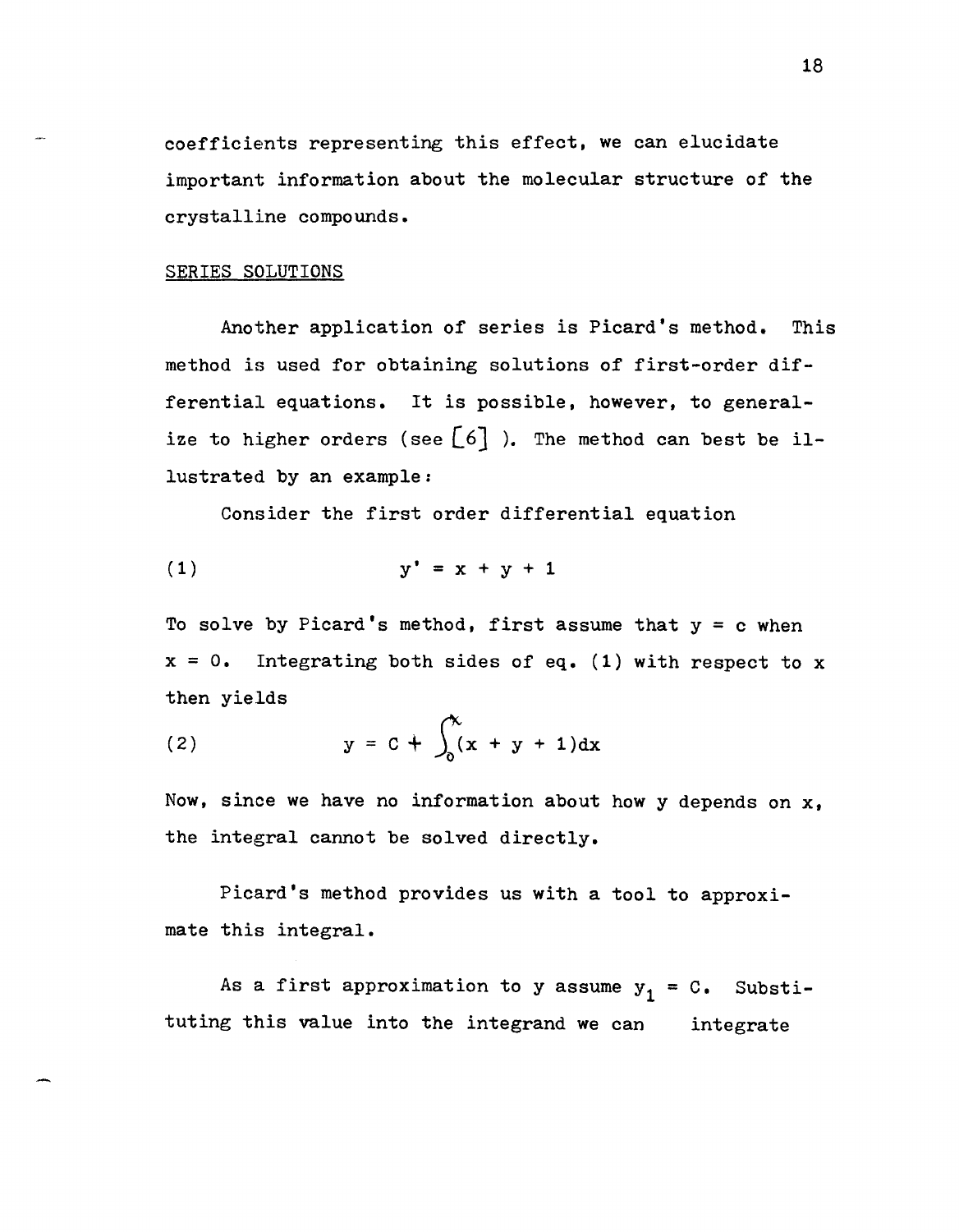eq. (2):

$$
y_2 = C + \int_0^{\pi} (x + y + 1) dx = C + \int_0^{\pi} (x + C + 1) dx = C + \frac{x^2}{2} + Cx + x
$$

Repeating this procedure yields:

$$
y_3 = C + (C+1)x + \frac{(C+1)x^2}{2!} + \frac{x^3}{3!}
$$

This leads to the general case where

$$
y_n = C + (C+1)x + \left(\frac{C+1}{2!}x^2 + \dots + \left(\frac{C+1}{n-1}\right)x^{n-1} + \frac{x^n}{n!}
$$

If we allow  $n \rightarrow \infty$  we find that this is truly the solution of eq. (1). Thus, the sequence of approximations can be shown to converge to the required solution.

Sometimes in solving an equation, it is obvious that a simple series like

$$
y = a_0 + a_1 x + a_2 x^2 + \dots \qquad (i)
$$

will not suffice. In this case, one option available is the method of Frobenius (For further explanation of Frobenius' method, see  $\begin{bmatrix} 6 \end{bmatrix}$ .) Frobenius assumed that the solution would take the general shape

$$
y = x^{r}(a_0 + a_1x + a_2x^{2} + ...)
$$
 (ii)

•

where r is any real number. Note that (i) is merely the special case of (ii) where  $r = 0$ .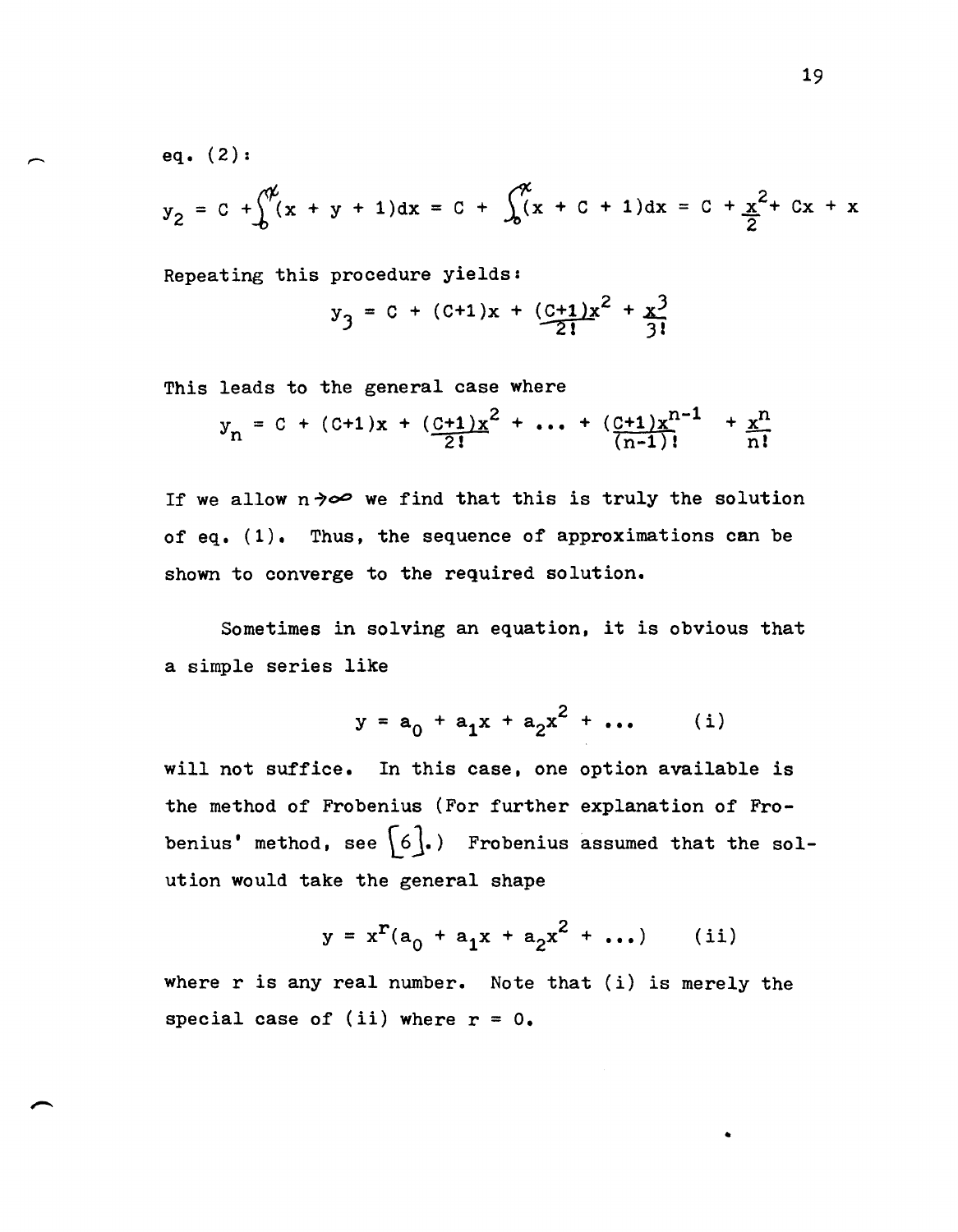#### REFERENCES CITED IN THE TEXT

- 1. Birk, L.S., X-RAY Spectrochemical Analysis, Interscience Publishers Inc., New York, 1966.
- 2. Eisenberg, David and Donald Crothers, <u>Physical Chemistry</u><br>With Applications to the Life Sciences, Benjamin/Cummins<br>Publishing Co., Menlo Park, 1979.
- 3. Fleming R. and L. Sanders, Mathematics and Statistics, Pharmaceutical Press, London, 1971.
- 4. Knopp, Dr. Konrad, Infinite Sequences and Series, Dover Publications Inc., New York, 1956.
- Purcell, Edwin J., Calculus with Analytic Geometry, Prentice- $5.$ Hall, Englewood Cliffs, 1978.
- 6. Speigel, Murray R., Applied Differential Equations, Prentice-Hall, Englewood Cliffs, 1956.